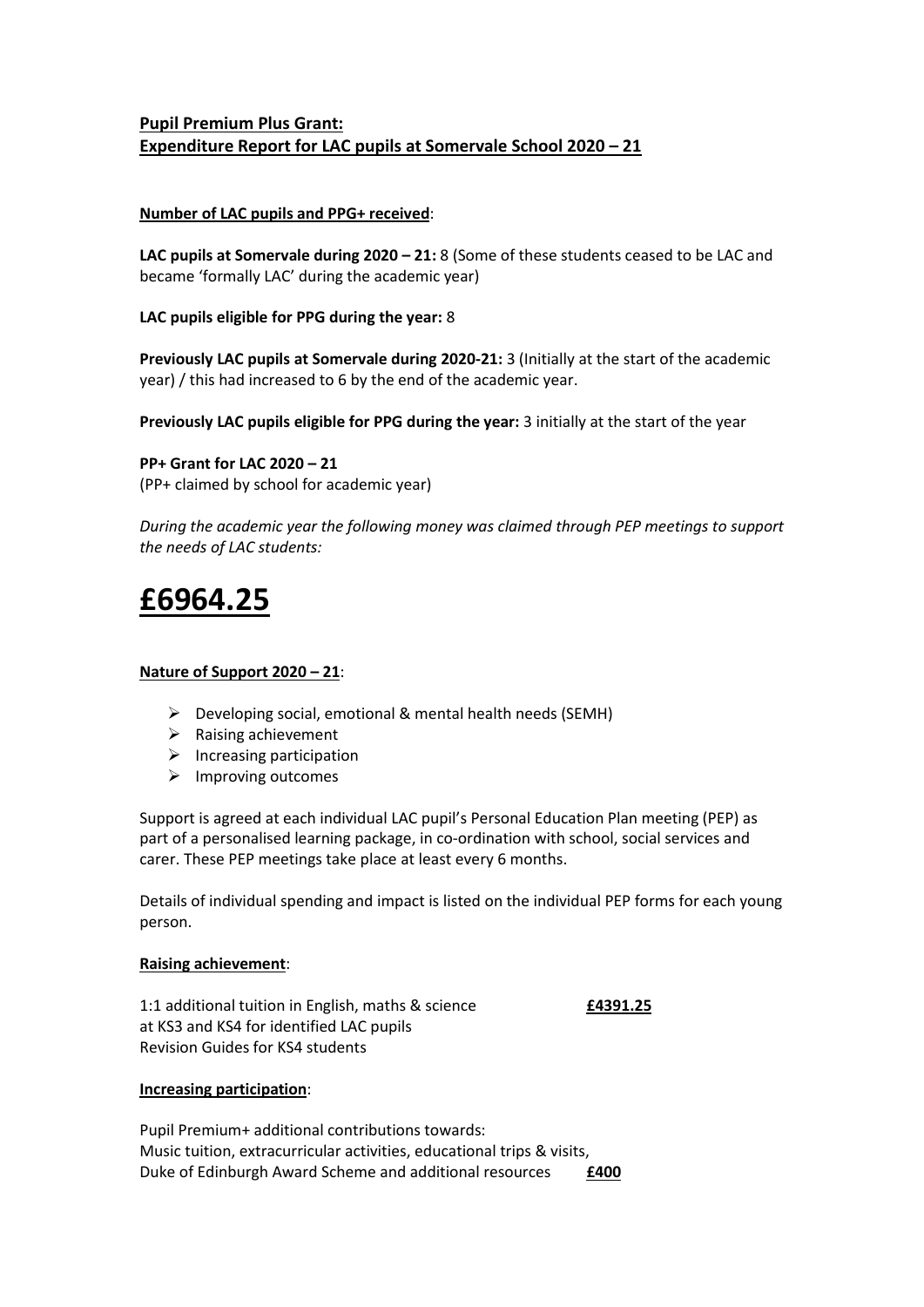## **Improving outcomes / developing SEMH needs:**

1:1 Therapeutic counselling / mentoring for identified KS3 and KS4 pupils Additional support from EP (assessments) and behaviour support consultant

**£2173.00**

**\_\_\_\_\_\_\_**

# **Total £6964.25**

# **Measuring the impact of Pupil Premium Plus Grant spending**:

Where students receive support for improving outcomes / developing SEMH needs through therapeutic counselling and mentoring, questionnaires such as the Rosenberg Self- Esteem scale, nFER Nelson Emotional Literacy Intervention and Assessment and the Strengths and Difficulties questionnaire are carried out at the start and end of the assessments.

Academic outcomes are tracked through regular data points throughout the year.

# **KS4 Data- Year 11:**

In 2020-21 there was 1 LAC student. This student had only been in care for a short amount of time and ceased to be LAC mid-way through the academic year.

|                | 2018-19 | 2019-20 | 2020-21 |
|----------------|---------|---------|---------|
| P <sub>8</sub> | 1.42    | 0.03    | $-0.64$ |
| Open P8        | 2.29    | 1.39    | $-0.44$ |
| Eng P8         | 0.79    | $-0.64$ | $-0.25$ |
| Maths P8       | 0.48    | $-0.99$ | $-1.27$ |
| EBacc P8       | 1.61    | $-0.20$ | $-0.69$ |

# **Data:**

#### **Discussion of results:**

There was only 1 LAC student in Y11 (2020-21)

Despite being invited in to work 1:1 with a key member of staff during the lockdown period the student did not attend school. During this time the student became formally LAC and following this they stopped attending school, which meant that they had not completed a number of assessments. A number of actions were put in place to support improved attendance but the reduction in attendance impacted on the results the student achieved.